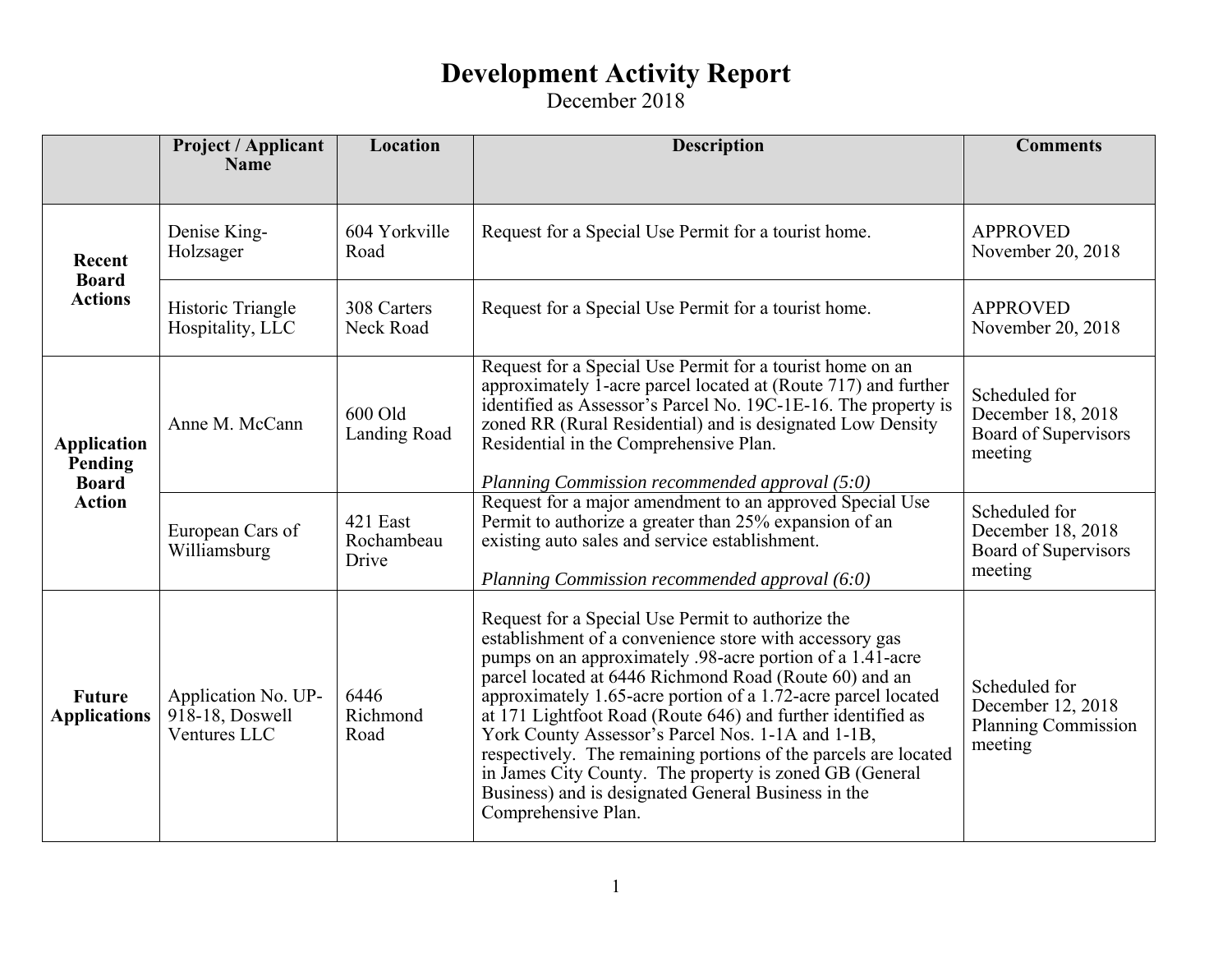|                                      | <b>Project / Applicant</b><br><b>Name</b>             | Location                                                | <b>Description</b>                                                                                                                                                                                                                                                                                                                                                                                                                                                                                                                                                   | <b>Comments</b>                                                             |
|--------------------------------------|-------------------------------------------------------|---------------------------------------------------------|----------------------------------------------------------------------------------------------------------------------------------------------------------------------------------------------------------------------------------------------------------------------------------------------------------------------------------------------------------------------------------------------------------------------------------------------------------------------------------------------------------------------------------------------------------------------|-----------------------------------------------------------------------------|
|                                      |                                                       |                                                         |                                                                                                                                                                                                                                                                                                                                                                                                                                                                                                                                                                      |                                                                             |
| <b>Future</b><br><b>Applications</b> | Application No. UP-<br>919-18, Catherine<br>Cervantes | 308 Royal<br><b>Grant Drive</b>                         | Request for a Special Use Permit to authorize the<br>establishment of a tourist home on an approximately 0.53-acre<br>parcel located at 308 Royal Grant Drive (Route 1345) and<br>further identified as Assessor's Parcel No. 10-15-2-15. The<br>property is zoned R20 (Medium Density Single-Family<br>Residential) and is designated Medium Density Residential in<br>the Comprehensive Plan.                                                                                                                                                                      | Scheduled for<br>December 12, 2018<br><b>Planning Commission</b><br>meeting |
|                                      | Application No. UP-<br>920-19, Kimberly A.<br>Lang    | 205 Coinjock<br>Run                                     | Request for a Special Use Permit to authorize a spa as a home<br>occupation within a single-family detached dwelling on a 0.52-<br>acre parcel of land.                                                                                                                                                                                                                                                                                                                                                                                                              | Scheduled for January<br>9, 2019 Planning<br>Commission meeting             |
|                                      | Nelson's Grant<br>Development, LLC                    | Route 17/Fort<br>Eustis Blvd.<br>intersection           | Request to rezone from GB-General Business to PDMU-<br>Planned Development-Mixed Use an undeveloped 1-acre<br>portion of the Patriots Square Shopping Center parcel to be<br>incorporated into the existing Nelson's Grant PDMU and<br>developed with 19 townhouse units. The applicant is also<br>requesting modifications to the original Master Plan and<br>development approval that would increase the maximum<br>number of dwelling units from 112 to 137 and eliminate the<br>ground floor commercial space in one of the yet to be<br>constructed buildings. | On hold per the<br>request of the applicant                                 |
|                                      | <b>MRP</b> Enterprises<br>LLC (Dale Moore)            | 3204 & 3206<br>Big Bethel<br>Road & 2233<br>Hampton Hwy | Request to rezone 3 parcels from Limited Business and R20<br>Medium Density Single Family Residential to General<br>Business subject to voluntarily proffered conditions                                                                                                                                                                                                                                                                                                                                                                                             | On hold per the<br>request of the applicant                                 |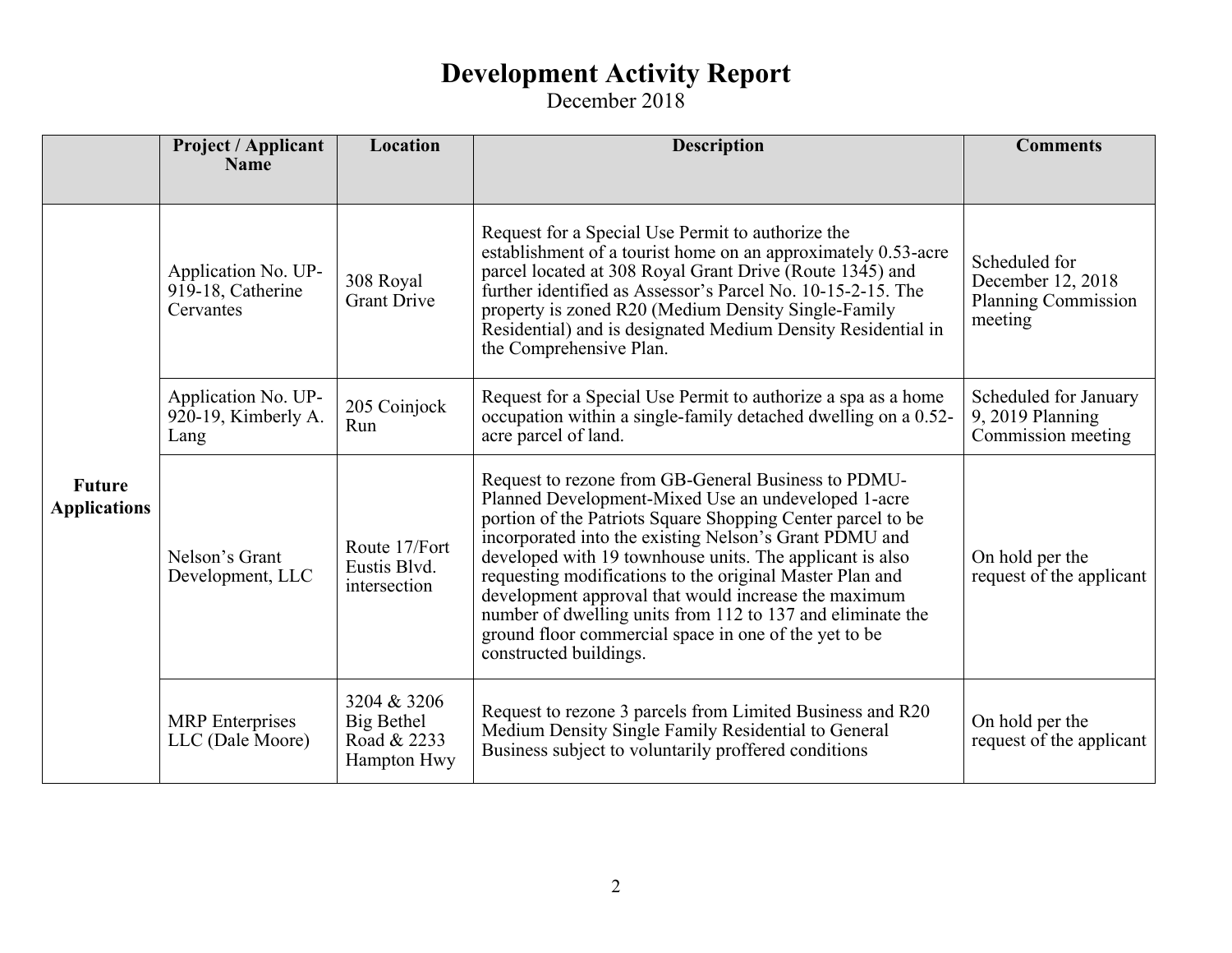|                                       | <b>Project / Applicant</b><br><b>Name</b>                          | Location                                                | <b>Description</b>                                                                                                                                                                                                                                                                                                                                                                                                                    | <b>Comments</b>                             |
|---------------------------------------|--------------------------------------------------------------------|---------------------------------------------------------|---------------------------------------------------------------------------------------------------------------------------------------------------------------------------------------------------------------------------------------------------------------------------------------------------------------------------------------------------------------------------------------------------------------------------------------|---------------------------------------------|
|                                       |                                                                    |                                                         |                                                                                                                                                                                                                                                                                                                                                                                                                                       |                                             |
| <b>Future</b><br><b>Applications</b>  | <b>MRP</b> Enterprises<br>LLC (Dale Moore)                         | 3204 & 3206<br>Big Bethel<br>Road & 2233<br>Hampton Hwy | Request a Special Use Permit contingent upon approval of the<br>above-noted rezoning application to authorize the<br>establishment of a mini-storage warehouse facility                                                                                                                                                                                                                                                               | On hold per the<br>request of the applicant |
| <b>Site Plans</b><br><b>Approved</b>  | Darst Forestry<br>Management Plan                                  | 409 Oaktree<br>Rd.                                      | Improve the forest to harvest the old mature and overmature<br>trees as well as leave an attractive younger forest for the<br>future.                                                                                                                                                                                                                                                                                                 | Approved on<br>November 1, 2018             |
|                                       | <b>Yorktown Properties</b><br>Parking Lot                          | 111 Alexander<br>Hamilton Blvd.                         | This proposal is to pave over an existing parking lot and to<br>pave over a former building site.                                                                                                                                                                                                                                                                                                                                     | Approved on<br>November 6, 2018             |
|                                       | Pocahontas Place<br><b>Shopping Center</b>                         | 1915<br>Pocahontas Trl.                                 | This project proposes the re-development of the "Village"<br>Shops at Kingsmill" center. One existing building will be<br>demolished and another will be partially demolished. The<br>remaining buildings will be renovated and a new parking lot<br>with pedestrian plaza will be constructed in the same location.<br>Additional parking improvements, a new drive thru lane, and<br>landscaping features will also be constructed. | Approved on<br>November 13, 2016            |
|                                       | Patriot's Place-Grill<br><b>Stations and Fire Pit</b><br>Additions | 725 Bypass Rd.                                          | 4 Gas Grills and 1 Fire Pit on 20x20 Pads                                                                                                                                                                                                                                                                                                                                                                                             | Approved on<br>November 20, 2018            |
| <b>Site Plans</b><br><b>Submitted</b> | Parking Space<br>Addition                                          | 700 Alexander<br>Lee Pkwy.                              | Construction of 7 additional parking spaces.                                                                                                                                                                                                                                                                                                                                                                                          | Submitted on<br>November 1, 2018            |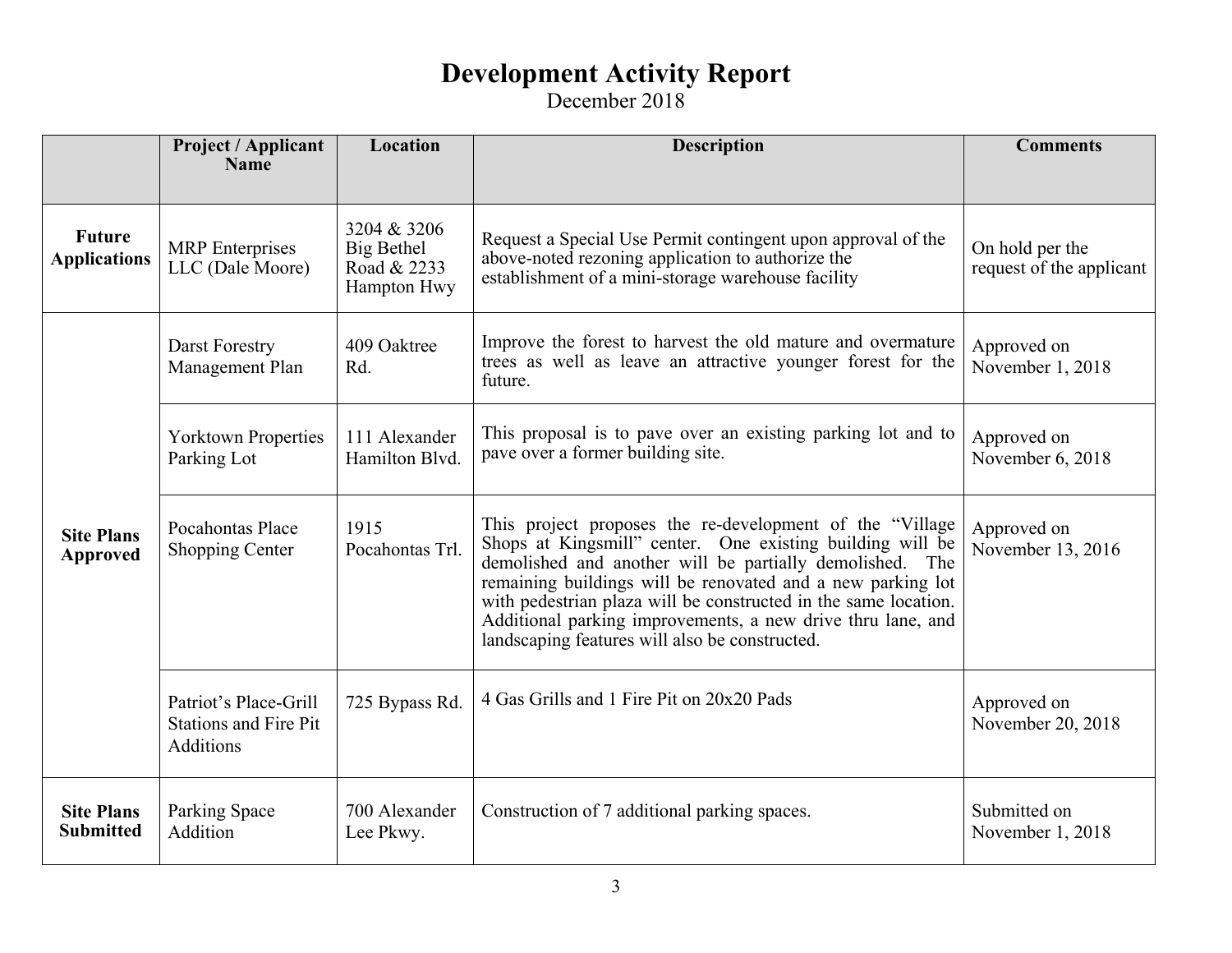|                                       | <b>Project / Applicant</b><br><b>Name</b>      | Location                                  | <b>Description</b>                                                                                                                                                                                                                                                                                                                                                       | <b>Comments</b>                   |
|---------------------------------------|------------------------------------------------|-------------------------------------------|--------------------------------------------------------------------------------------------------------------------------------------------------------------------------------------------------------------------------------------------------------------------------------------------------------------------------------------------------------------------------|-----------------------------------|
|                                       | Pocahontas Place                               | 1915                                      | This project proposes the re-development of the "Village"                                                                                                                                                                                                                                                                                                                | Slipsheet Submitted on            |
| <b>Site Plans</b><br><b>Submitted</b> |                                                | Pocahontas Trl.                           | Shops at Kingsmill" center. One existing building will be<br>demolished and another will be partially demolished. The<br>remaining buildings will be renovated and a new parking lot<br>with pedestrian plaza will be constructed in the same location.<br>Additional parking improvements, a new drive thru lane, and<br>landscaping features will also be constructed. | November 1, 2018                  |
|                                       | <b>Rams Fuel Station</b>                       | 8102 George<br>Washington<br>Memorial Hwy | Replacing existing underground storage tanks and canopies.                                                                                                                                                                                                                                                                                                               | Submitted on<br>November 7, 2018  |
|                                       | <b>Four Seasons</b><br>Apartments<br>Clubhouse | 122 Pinewood<br>Cres.                     | The removal of an existing tennis court and the installation of a<br>new clubhouse for use by the tenants of the Four Seasons<br>Apartments.                                                                                                                                                                                                                             | Submitted on<br>November 14, 2018 |
|                                       | Sam's Xpress Car<br>Wash                       | 305 Bypass Rd.                            | The proposed development will consist of one building (car<br>wash), a gas canopy and associated impervious for parking and<br>drive ways. The proposed development will result in a net<br>increase in impervious area of 1.53 ac (1.55 ac proposed).                                                                                                                   | Submitted on<br>November 15, 2018 |
|                                       | Patriots Place<br><b>Sidewalk Addition</b>     | 220 House of<br>Burgesses Way             | New sidewalk at Patriots Place                                                                                                                                                                                                                                                                                                                                           | Submitted on<br>November 15, 2018 |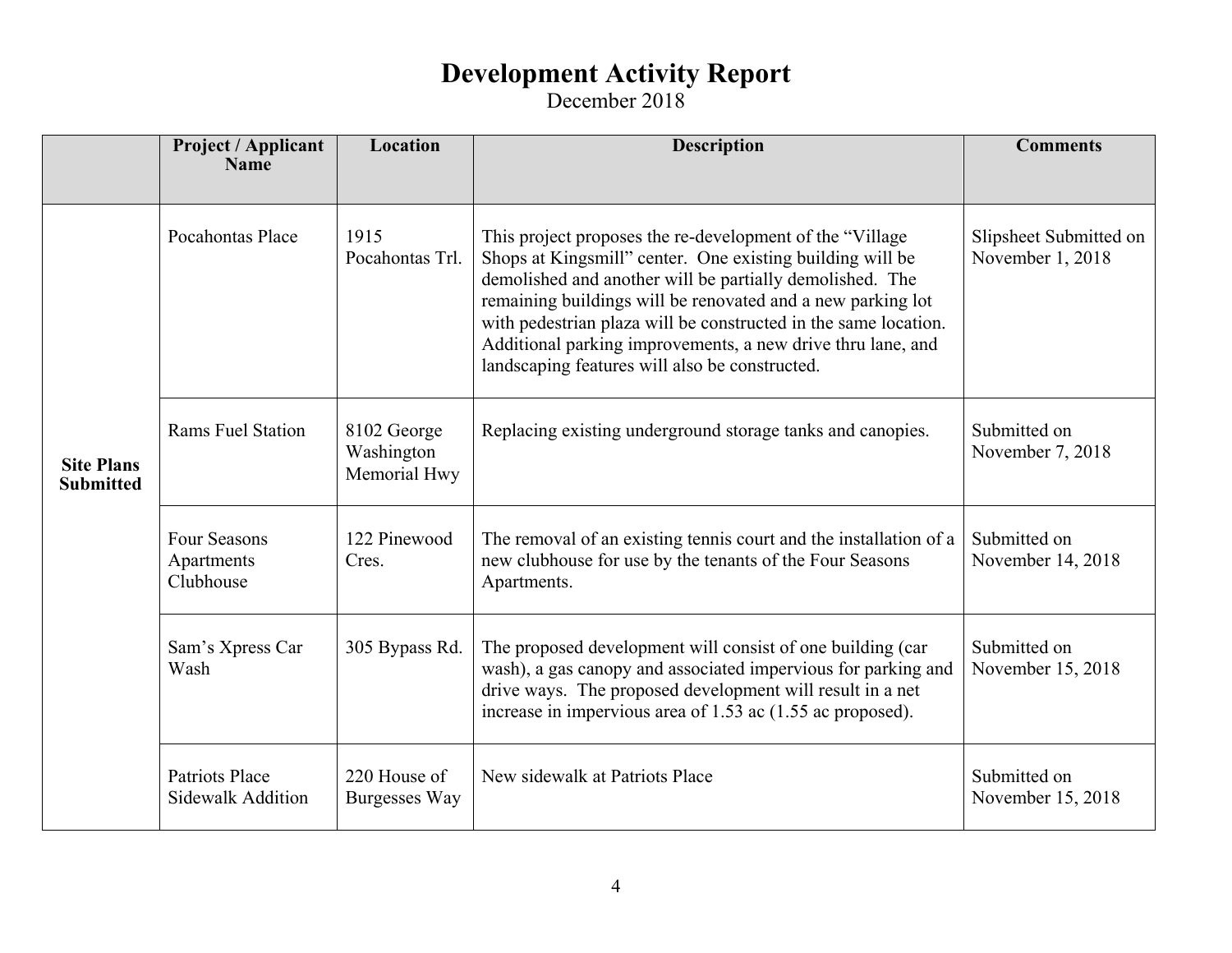|                                       | Project / Applicant<br><b>Name</b>                                  | Location                                  | <b>Description</b>                                                                                                                                                                                                                | <b>Comments</b>                   |
|---------------------------------------|---------------------------------------------------------------------|-------------------------------------------|-----------------------------------------------------------------------------------------------------------------------------------------------------------------------------------------------------------------------------------|-----------------------------------|
|                                       |                                                                     |                                           |                                                                                                                                                                                                                                   |                                   |
| <b>Site Plans</b><br><b>Submitted</b> | Riverside Rehab and<br>Medical Office<br>Buildings,<br>Amendment #2 | 2600 George<br>Washington<br>Memorial Hwy | This site plan is for the installation of a single 116 LF 24-inch<br>RCP storm drain pipe and the associated manhole and end<br>sections across Theatre Road for the purpose of providing an<br>outfall for the Wawa development. | Submitted on<br>November 19, 2018 |
|                                       | <b>Smith Farms Pump</b><br>Station                                  | 517 Yorktown<br>Rd.                       | <b>Pump Station</b>                                                                                                                                                                                                               | Submitted on<br>November 20, 2018 |
|                                       | <b>Coventry Elementary</b><br>School - Main Entry<br>Addition       | 200 Owen<br>Davis Blvd.                   | Main entry addition                                                                                                                                                                                                               | Submitted on<br>November 21, 2018 |
|                                       | Dare Elementary<br>School - Breezeway<br>Addition                   | 300 Dare Rd.                              | Breezeway addition                                                                                                                                                                                                                | Submitted on<br>November 21, 2018 |
|                                       | Mt. Vernon - Main<br><b>Entry and Breezeway</b><br><b>Additions</b> | 310 Mt.<br>Vernon Dr.                     | Main entry and breezeway additions                                                                                                                                                                                                | Submitted on<br>November 21, 2018 |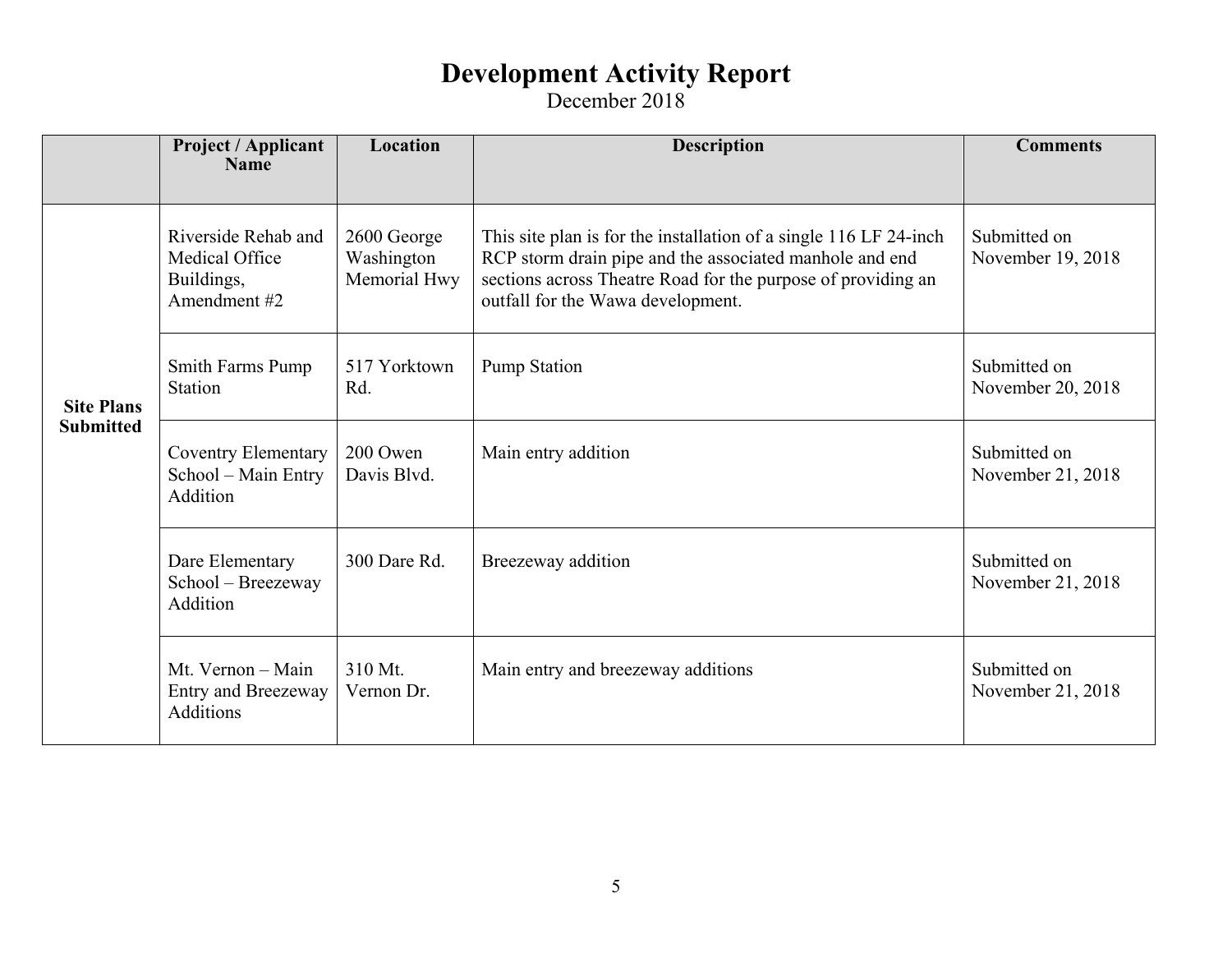|                                                       | <b>Project / Applicant</b><br><b>Name</b>                                                    | Location                                  | <b>Description</b>                                                                                                                                                                                                                                                   | <b>Comments</b>                   |
|-------------------------------------------------------|----------------------------------------------------------------------------------------------|-------------------------------------------|----------------------------------------------------------------------------------------------------------------------------------------------------------------------------------------------------------------------------------------------------------------------|-----------------------------------|
| <b>Site Plans</b><br><b>Submitted</b>                 | Vehicle Maintenance<br>Fuel Point 1<br>Addition                                              | 201 Operations<br>Dr.                     | The addition of fuel pumps and a pump island to the existing<br>fuel station. Replacement of underground fuel storage tanks<br>with larger tanks. Add charging stations and handicap parking<br>spaces to existing parking. Add a new parking lot with 29<br>spaces. | Submitted on<br>November 29, 2019 |
| <b>Subdivision</b><br><b>Plans</b><br><b>Approved</b> | <b>BLA</b> Between the<br>Properties of<br>Riverside Healthcare<br>Association, Inc.         | 2700 George<br>Washington<br>Memorial Hwy | Boundary Line Adjustment plat to create the new parcels for<br>the proposed Wawa gasoline sales and convenience store and<br>the Valvoline oil change facility.                                                                                                      | Approved on<br>November 7, 2018   |
|                                                       | Little Harbor, Phase                                                                         | 306 Ship Point<br>Rd.                     | Final Plat for 4 single family lots                                                                                                                                                                                                                                  | Approved on<br>November 16, 2018  |
|                                                       | Little Harbor, Phase<br>$\overline{2}$                                                       | 306 Ship Point<br>Rd.                     | Final Plat for 6 single family lots                                                                                                                                                                                                                                  | Approved on<br>November 16, 2018  |
|                                                       | Property Line<br>Vacation Plat,<br>Properties of Jeffrey<br>K. Pierce and Tammi<br>C. Pierce | 501 & 501A<br>York-Warwick<br>Dr.         | Property Line Vacation Plat                                                                                                                                                                                                                                          | Approved on<br>November 16, 2018  |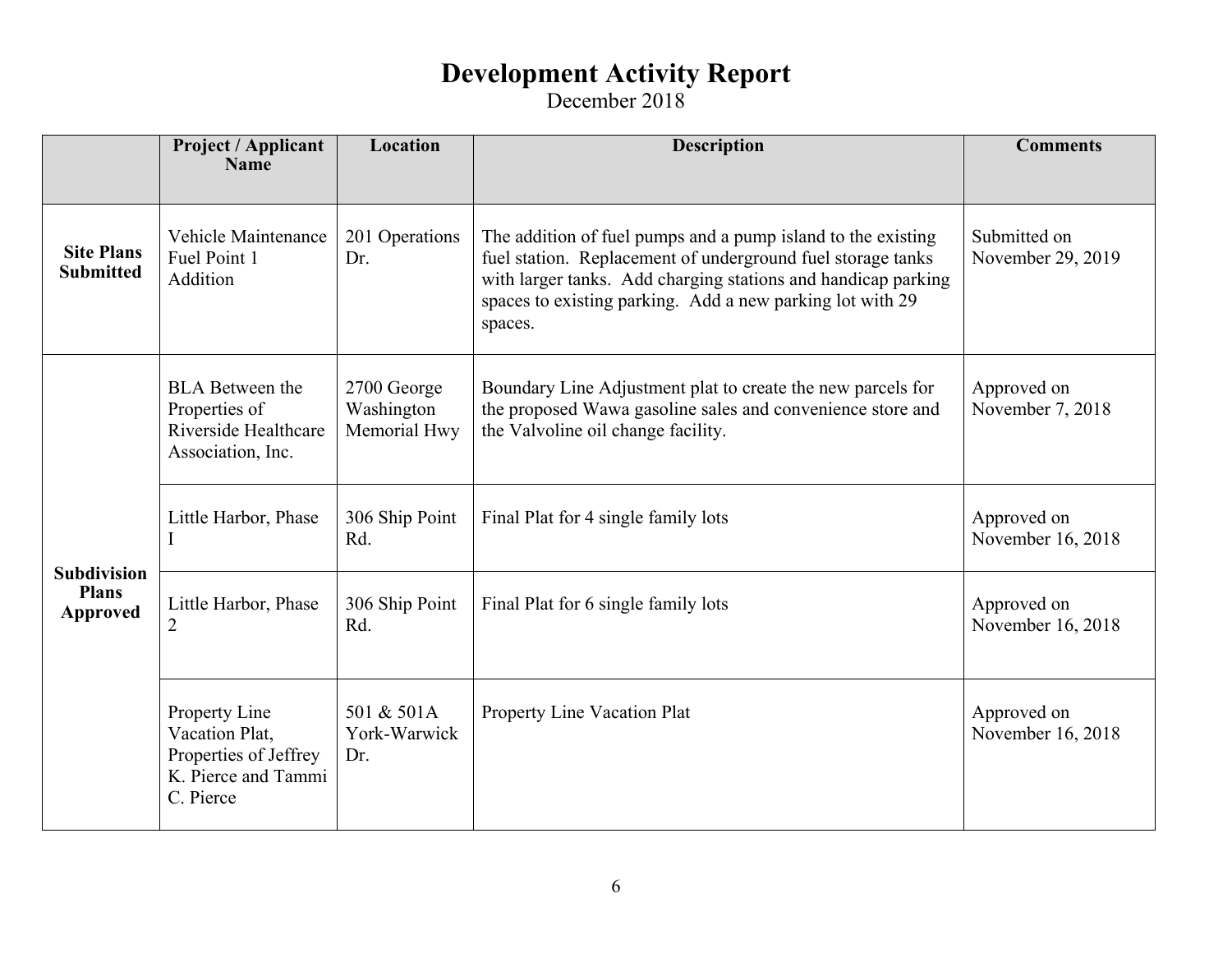|                                                        | Project / Applicant<br><b>Name</b>                                           | Location                    | <b>Description</b>                                                                          | <b>Comments</b>                  |
|--------------------------------------------------------|------------------------------------------------------------------------------|-----------------------------|---------------------------------------------------------------------------------------------|----------------------------------|
|                                                        |                                                                              |                             |                                                                                             |                                  |
| <b>Subdivision</b><br><b>Plans</b><br><b>Approved</b>  | <b>Barham Trace</b>                                                          | 703 Goosley<br>Rd.          | Amendment #2 to revise maximum developable area with<br>2750 SF maximum impervious coverage | Approved on<br>November 19, 2018 |
|                                                        | Whittaker's Mill<br>Single Family<br>Detached Homes,<br>Section 2, Phase 2 A | 600 Clement's<br>Mill Tree. | Phase 2A plat of subdivision for Whittaker's Mill Single<br>Family Detached.                | Approved on<br>November 30, 2018 |
|                                                        | The Homestead,<br>Resubd. of Lot $3 &$<br>Vacated 50'<br>Unimproved R/W      | 201 Stevens Ct.             | Resubdivision to incorporate unimproved right of way.                                       | Approved on<br>November 30, 2018 |
| <b>Subdivision</b><br><b>Plans</b><br><b>Submitted</b> | Little Harbor, Phase<br>$\bf{l}$                                             | 306 Ship Pt.                | Final Plat for 4 single family lots                                                         | Submitted on<br>November 1, 2018 |
|                                                        | Little Harbor, Phase<br>$\overline{2}$                                       | 306 Ship Pt.                | Final Plat for 6 single family lots                                                         | Submitted on<br>November 1, 2018 |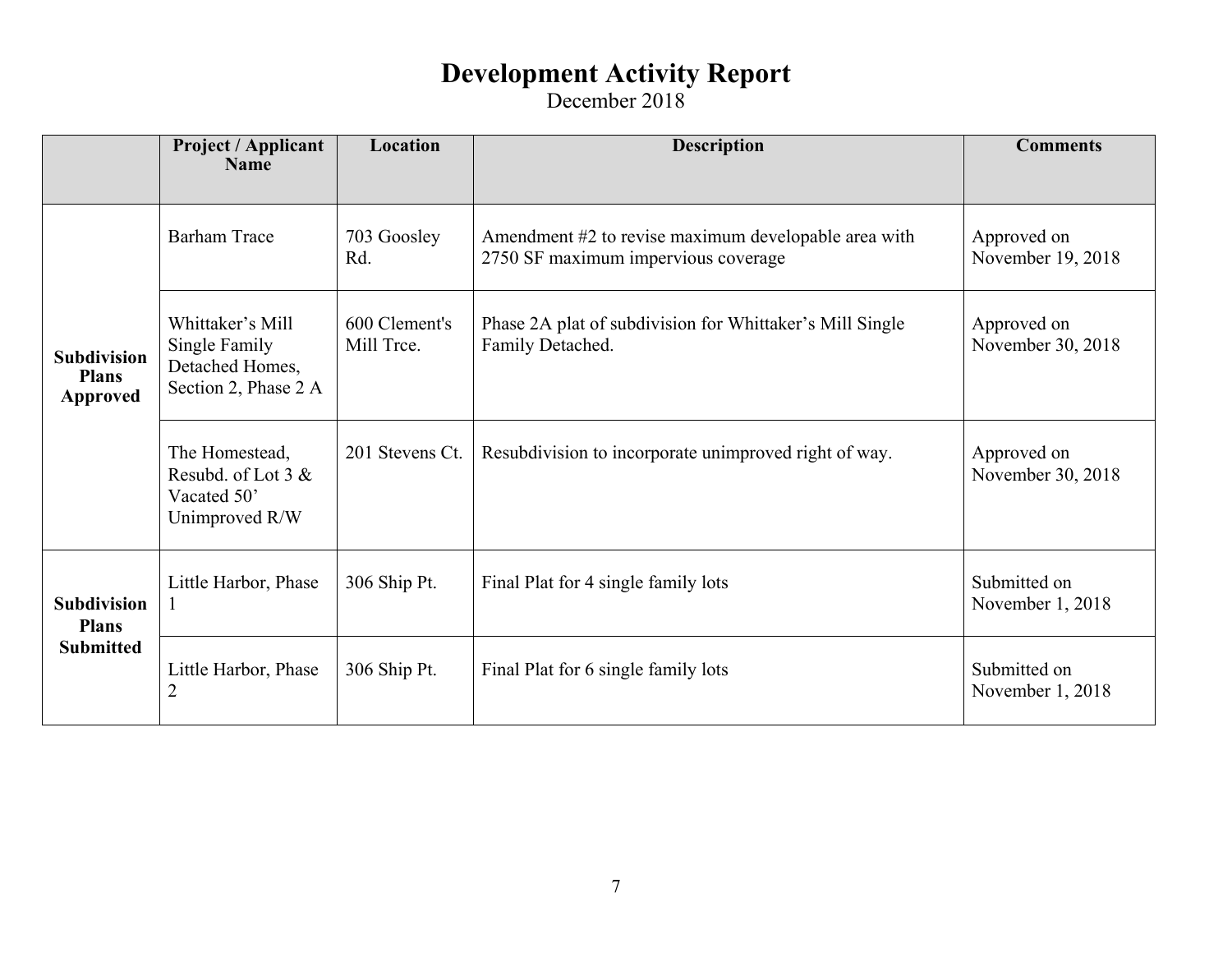|                                                        | <b>Project / Applicant</b><br><b>Name</b>                                                          | Location                   | <b>Description</b>                                                                                                                                                                                                                                                             | <b>Comments</b>                   |
|--------------------------------------------------------|----------------------------------------------------------------------------------------------------|----------------------------|--------------------------------------------------------------------------------------------------------------------------------------------------------------------------------------------------------------------------------------------------------------------------------|-----------------------------------|
| <b>Subdivision</b><br><b>Plans</b><br><b>Submitted</b> | Resubd. of Lot 6 and<br>Vacated 40'<br>Unimproved Right of<br>Way Meadowbrook<br>Park, Section "E" | 318 Brook Ln.              | Resubdivision to incorporate vacated unimproved right-of-way                                                                                                                                                                                                                   | Submitted on<br>November 2, 2018  |
|                                                        | Tequesta Village<br>(formerly Piankatank<br>Village/formerly<br>Kiskiac Village)                   | Kiskiac Trn.               | Development plan for Piankatank Village                                                                                                                                                                                                                                        | Submitted on<br>November 2, 2018  |
|                                                        | Arbordale, Phase IIA                                                                               | 601 Bulifants<br>Blvd.     | The project consists of the platting of 14 single family lots                                                                                                                                                                                                                  | Submitted on<br>November 8, 2018  |
|                                                        | Bunting Point, Phase<br>$\overline{2}$                                                             | 328 Bunting<br>Point Rd.   | This project is a proposed 12 lot single-family detached<br>subdivision designed in accordance with York County's RR<br>cluster zoning. The new subdivision will be developed on a<br>16.85 acre parcel. Access to the lots will be from the<br>extension of Bunting Point Rd. | Submitted on<br>November 14, 2018 |
|                                                        | Whittaker's Mill<br>Single Family<br>Detached Homes,<br>Section 2, Phase 2A                        | 600 Clement's<br>Mill Trc. | Phase 2A plat of subdivision for Whittaker's Mill Single<br><b>Family Detached</b>                                                                                                                                                                                             | Submitted on<br>November 14, 2018 |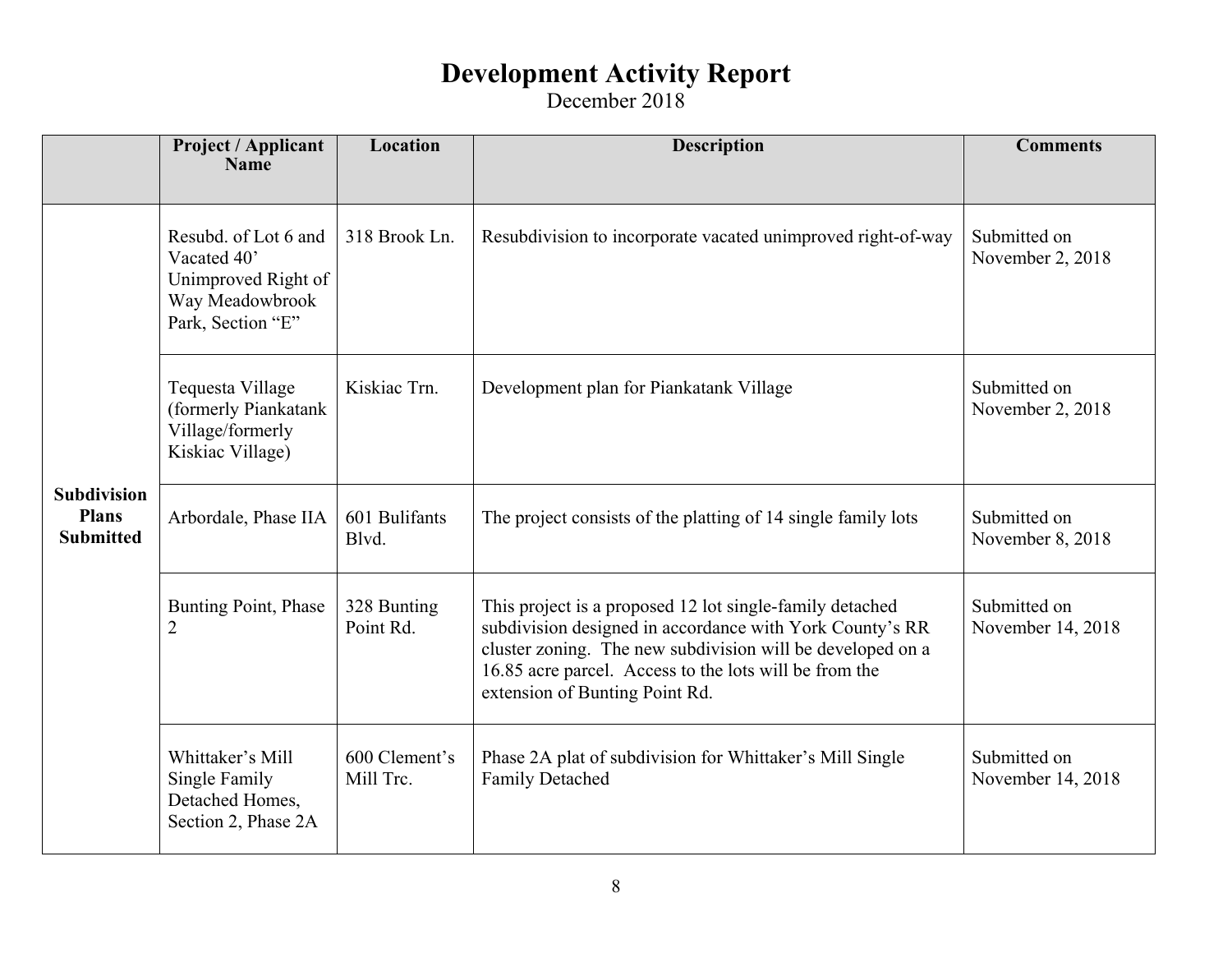|                                                        | <b>Project / Applicant</b><br><b>Name</b>              | Location               | <b>Description</b>                                                                                                                                                                                                                                                                              | <b>Comments</b>                   |
|--------------------------------------------------------|--------------------------------------------------------|------------------------|-------------------------------------------------------------------------------------------------------------------------------------------------------------------------------------------------------------------------------------------------------------------------------------------------|-----------------------------------|
|                                                        |                                                        |                        |                                                                                                                                                                                                                                                                                                 |                                   |
| <b>Subdivision</b><br><b>Plans</b><br><b>Submitted</b> | Arbordale, Phase II<br>Development Plan                | 401 Bulifants<br>Blvd. | This project is an amendment to Arbordale Phase II.<br>Roadways and utilities are being modified to add 3 additional<br>lots.                                                                                                                                                                   | Submitted on<br>November 16, 2018 |
|                                                        | Smith Farms, Phase I<br>Development Plan               | 517 Yorktown<br>Rd.    | Phase 1 development plans for 43 residential lots of a 113 lot<br>subdivision. This initial phase of development will also<br>include infrastructure improvements for the overall<br>development including drainage systems and BMP's, water<br>and sewer systems, and a sanitary pump station. | Submitted on<br>November 26, 2018 |
|                                                        | Mainstay at<br>Commonwealth<br>Green, Section Two      | 500 Keener<br>Way      | <b>Final Plat</b>                                                                                                                                                                                                                                                                               | Submitted on<br>November 30, 2018 |
| Land<br><b>Disturbance</b><br><b>Permits</b>           | Marquis Parkway<br>Road Ext, South Pod<br>Improvements | 900 Marquis<br>Parkway | Land disturbance in conjunction with the approved<br>development plan of roadway.                                                                                                                                                                                                               | Project start date<br>11/1/2018   |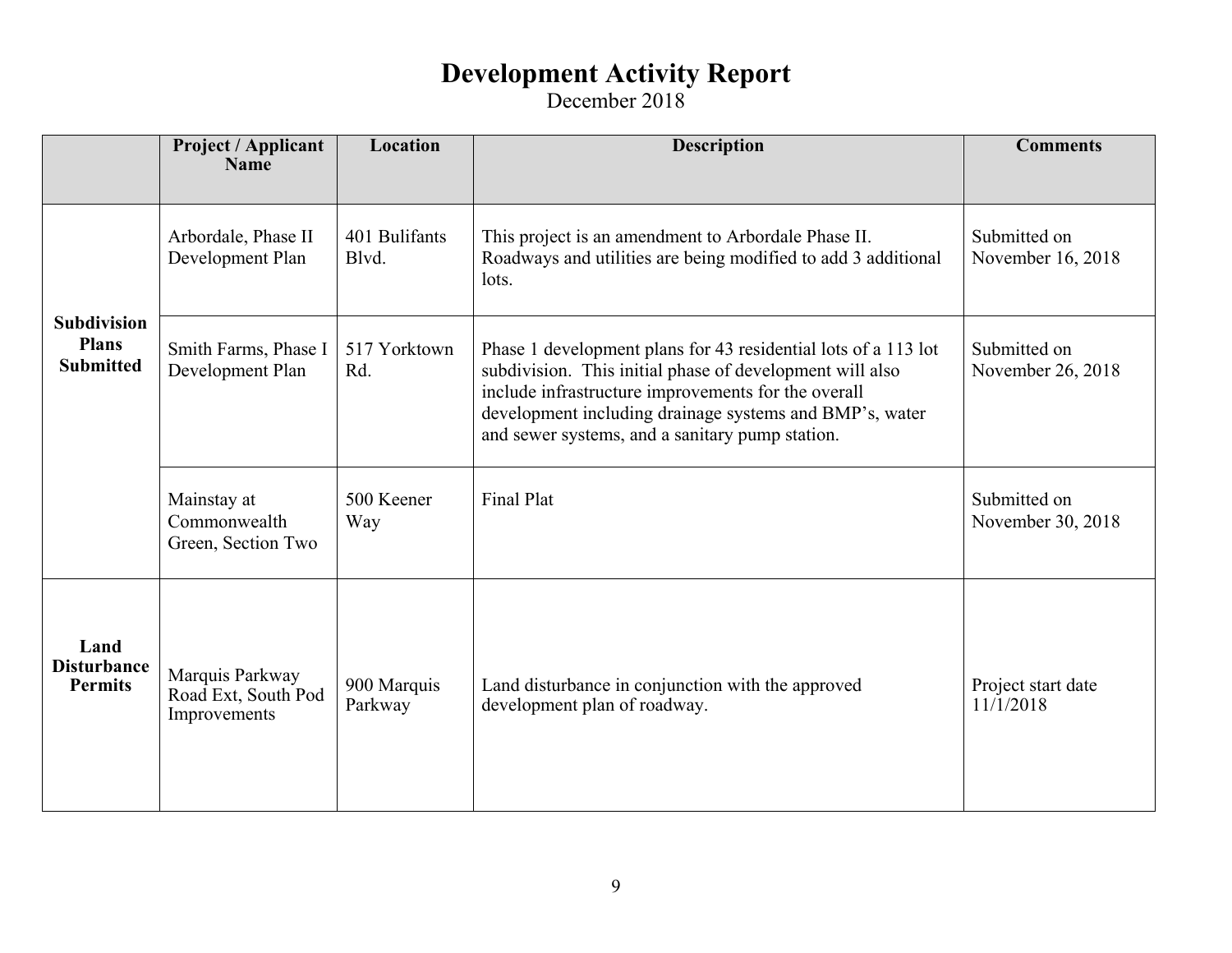|                        | <b>Project / Applicant</b><br>Name | Location | <b>Description</b> | <b>Comments</b> |
|------------------------|------------------------------------|----------|--------------------|-----------------|
| <b>HYDC</b><br>Actions | None                               |          |                    |                 |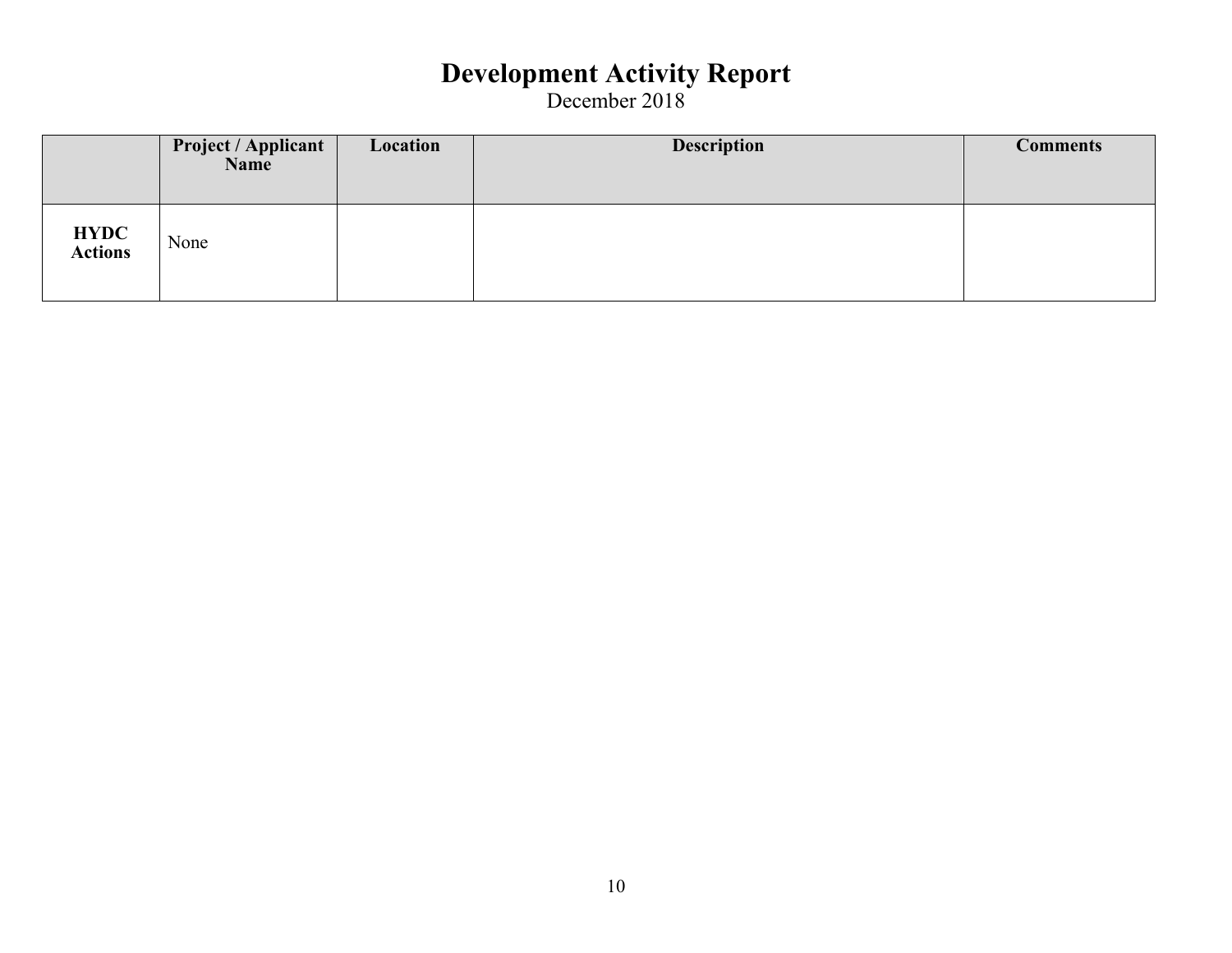# **Historic Yorktown Design Committee**

#### **Summary of Activities**

#### **2018**

During calendar year 2018, the Historic Yorktown Design Committee met six times and considered a total of five applications for Certificates of Appropriateness. These cases are listed in the attached table and included replacing windows and doors in a home in Chischiak Watch, a new single-family detached dwelling on Bacon Street, a new deck and replacing windows and doors on a detached accessory garage on Nelson Street, revisions to a garden arch on Smith and Ballard Streets, and the demolition of the Riverview house owned by Grace Episcopal Church and the construction of a new single-family detached structure and driveway. We are very pleased with the products of our deliberations on these cases and believe they demonstrate the successful meshing of an owner's desires, the guidance embodied in the Yorktown Design Guidelines, and the participatory process that our Committee employs in reaching our decisions. As we review and process various applications coming before the HYDC, we strive to balance the interests of owners in maintaining and improving their properties with the overarching goal of preserving and enhancing the architectural integrity and appearance of Yorktown. We sincerely hope that the Board and the citizens consider our efforts to have been successful.

While four property improvement proposals necessitated formal Committee review and action, another eleven were eligible for review and approval by the Zoning Administrator. These administratively reviewed improvements included painting of Larry's Lemonade and the Fifes and Drums of Yorktown, the replacement of rear patio pavers, a new vinyl fence around the Pub's dumpsters, a retractable awning, expansion of a deck, replacement of doors on the sanctuary at Yorktown Baptist Church, a new handicap ramp at the Watermen's Museum, replacing an existing picket fence on Ambler, and the addition of a screened second floor porch at the Hornsby House, all of which were deemed to be minor or inconspicuous changes. The attached chart contains a full listing of all the applications processed during calendar year 2018, both Committee-approved and administratively approved.

The members of the HYDC who served during calendar year 2018 – Mr. Robert Andrade, Mr. Bill Cole, who left the committee in May and was replaced by Mr. Robert Hodson, and I – appreciated the opportunity to serve in the capacity entrusted to us by the Board of Supervisors. We also appreciate the service provided by Mrs. Belinda Willis and Mr. Jose Longoria, both Alternate Members, and their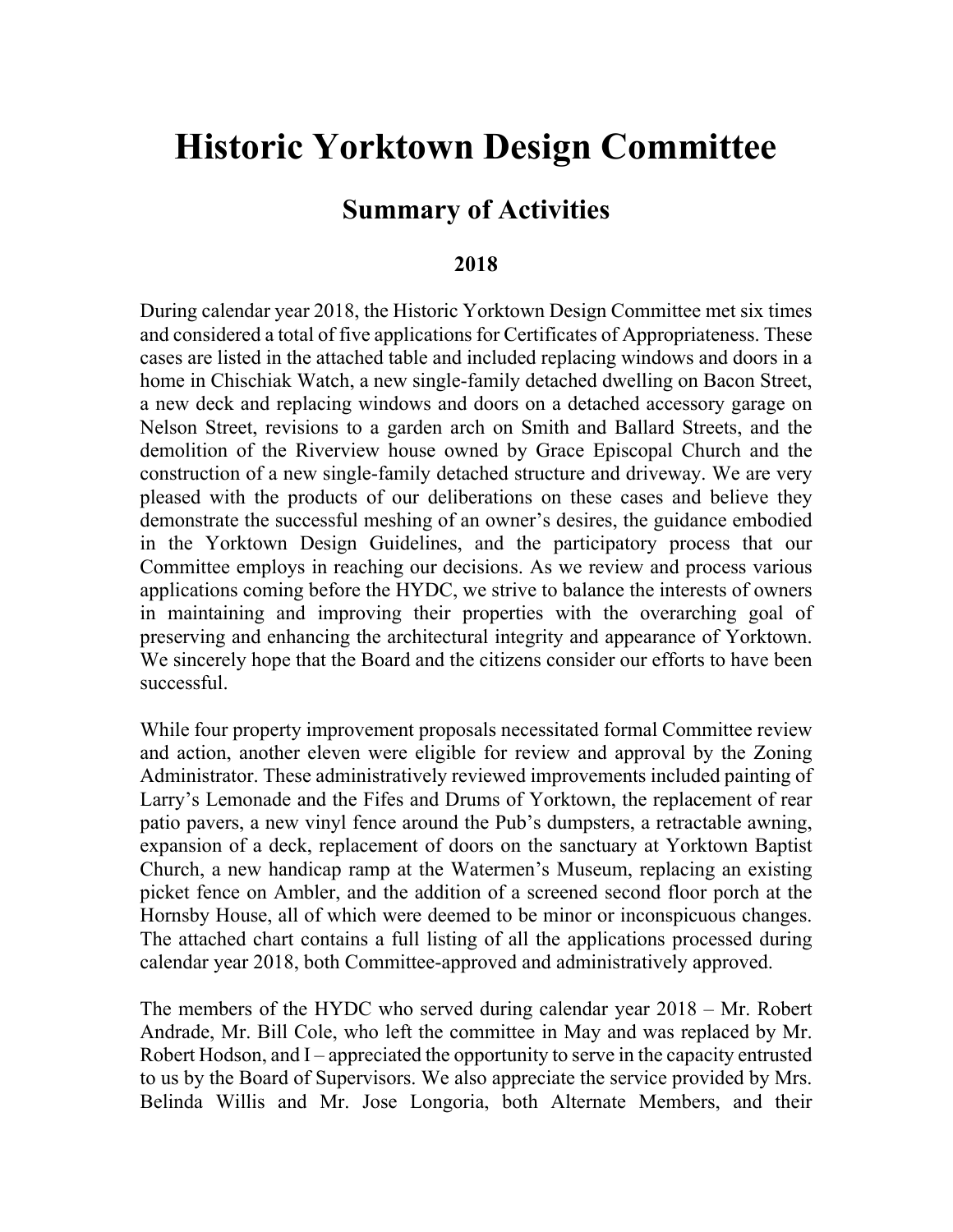Historic Yorktown Design Committee Annual Report – 2018 Page 2

willingness to stay abreast of the proceedings of the HYDC so as to participate when needed. We are, in addition, extremely appreciative of the ongoing support of County staff; in particular, the efforts of Mr. Earl Anderson have been instrumental in the Committee's success, and it has been our privilege to work with him.

On behalf of my colleagues, I wish to thank the Board of Supervisors for entrusting us with the responsibility to implement and administer the Historic Yorktown Design Guidelines. We also thank the property owners in Yorktown for their commitment to and acceptance of the design guidelines and review process as integral and important components of our collective efforts to protect and preserve the character of our special village.

Respectfully Submitted,

Munders

Ms. Carolyn Weekley Chair

Carolyn Weekley, Chair Attachment: 2018 Case Log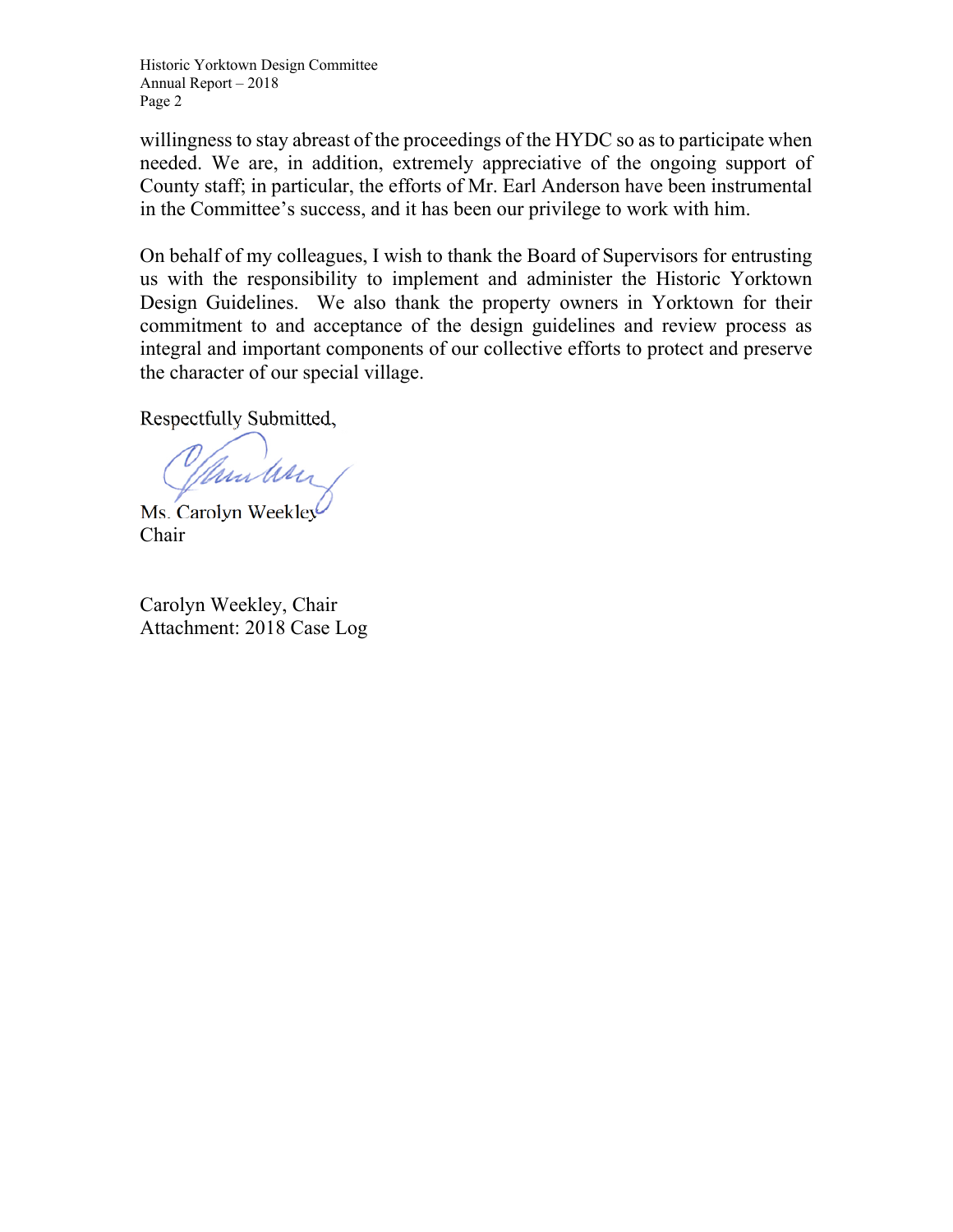# **HISTORIC YORKTOWN DESIGN COMMITTEE**

#### **SUMMARY OF ACTIVITIES**

**2018** 

| <b>APPLICATION NO.</b> | <b>APPLICANT</b>                                        | <b>ADDRESS</b>      | <b>REQUEST/COMMENTS/CONDITIONS</b>                 | <b>ACTION</b> | <b>DATE</b> |
|------------------------|---------------------------------------------------------|---------------------|----------------------------------------------------|---------------|-------------|
| 137-18                 | L. Gary King                                            | 115 Chischiak Watch | Remove window and install new window               | Approved      | 3/21/18     |
| 138-18                 | The Original<br>Larry's Hard<br>Lemonade<br>Brewing Co. | 524 Water Street    | Painting outside of structure and front<br>awning  | Approved*     | 3/26/18     |
| 139-18                 | Apostolos &<br><b>Amy Demetry</b>                       | 220 Church Street   | Demolition of rear deck and replace with<br>pavers | Approved*     | 5/14/18     |
| 140-18                 | Larry's<br>Lemondade                                    | 524 Water Street    | New commercial sign                                | Approved*     | 6/20/18     |
| 141-18                 | Thomas E.<br><b>Tragle III</b>                          | 208 Bacon Street    | New residential home                               | Approved      | 7/25/18     |
| 142-18                 | Catherine<br><b>Hedley Fletcher</b><br>Ducoff           | 223 Nelson Street   | Replace deck, windows and roof<br>shingles         | Approved      | 7/25/18     |
| 143-18                 | <b>Rick Tanner</b>                                      | 540 Water Street    | Install new 8' vinyl fence                         | Approved*     | 7/3/18      |
| 144-18                 | <b>Barbara Luck</b>                                     | 139 Smith Street    | Replace fence and garden arch                      | Approved      | 8/15/18     |
| 145-18                 | Don and Belinda<br><b>Willis</b>                        | 120 Chischiak Watch | Install retractable awning                         | Approved*     | 7/17/18     |
| 146-18                 | Gary and Gail<br>King                                   | 115 Chischiak Watch | Deck expansion, foundation, screened<br>porch      | Approved*     | 7/30/18     |
| 147-18                 | <b>Yorktown Baptist</b><br>Church                       | 237 Nelson Street   | Sanctuary double entry door color                  | Approved*     | 8/3/18      |